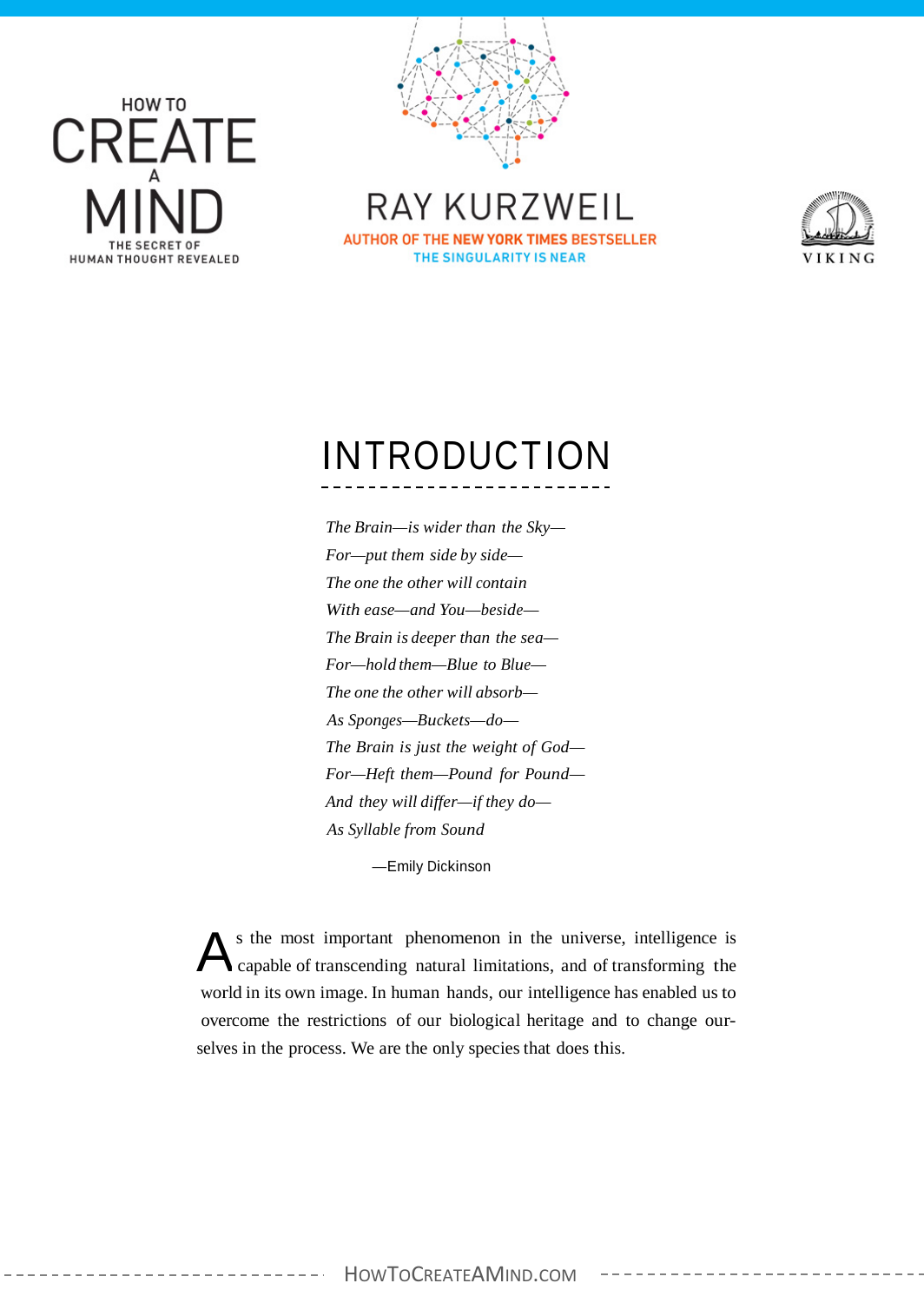The story of human intelligence starts with a universe that is capable of encoding information. This was the enabling factor that allowed evolution to take place. How the universe got to be this way is itself an interesting story. The standard model of physics has dozens of constants that need to be precisely what they are, or atoms would not have been possible, and there would have been no stars, no planets, no brains, and no books on brains. That the laws of physics are so precisely tuned to have allowed the evolution of information appears to be incredibly unlikely. Yet by the anthropic principle, we would not be talking about it if it were not the case. Where some people see a divine hand, others see a multiverse spawning an evolution of universes with the boring (non-information-bearing) ones dying out. But regardless of how our universe got to be the way it is, we can start our story with a world based on information.

The story of evolution unfolds with increasing levels of abstraction. Atoms—especially carbon atoms, which can create rich information structures by linking in four different directions—formed increasingly complex molecules. As a result, physics gave rise to chemistry.

A billion years later, a complex molecule called DNA evolved, which could precisely encode lengthy strings of information and generate organisms described by these "programs." As a result, chemistry gave rise to biology.

At an increasingly rapid rate, organisms evolved communication and decision networks called nervous systems, which could coordinate the increasingly complex parts of their bodies as well as the behaviors that facilitated their survival. The neurons making up nervous systems aggregated into brains capable of increasingly intelligent behaviors. In this way, biology gave rise to neurology, as brains were now the cutting edge of storing and manipulating information. Thus we went from atoms to molecules to DNA to brains. The next step was uniquely human.

The mammalian brain has a distinct aptitude not found in any other class of animal. We are capable of *hierarchical* thinking, of understanding a structure composed of diverse elements arranged in a pattern, repre-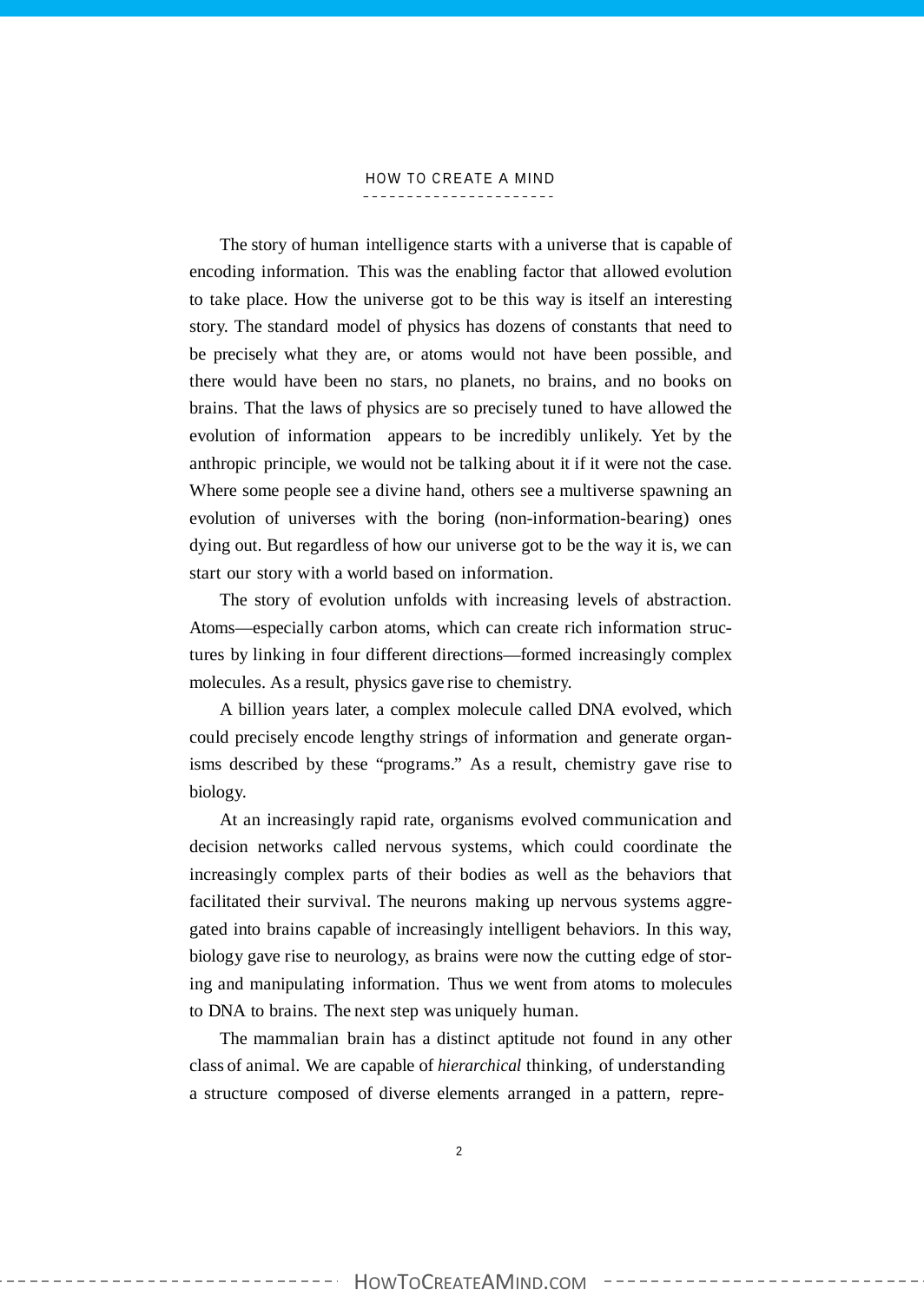senting that arrangement with a symbol, and then using that symbol as an element in a yet more elaborate configuration. This capability takes place in a brain structure called the neocortex, which in humans has achieved a threshold of sophistication and capacity such that we are able to call these patterns *ideas*. Through an unending recursive process we are capable of building ideas that are ever more complex. We call this vast array of recursively linked ideas *knowledge*. Only *Homo sapiens* have a knowledge base that itself evolves, grows exponentially, and is passed down from one generation to another.

Our brains gave rise to yet another level of abstraction, in that we have used the intelligence of our brains plus one other enabling factor, an opposable appendage—the thumb—to manipulate the environment to build tools. These tools represented a new form of evolution, as neurology gave rise to technology. It is only because of our tools that our knowledge base has been able to grow without limit.

Our first invention was the story: spoken language that enabled us to represent ideas with distinct utterances. With the subsequent invention of written language we developed distinct shapes to symbolize our ideas. Libraries of written language vastly extended the ability of our unaided brains to retain and extend our knowledge base of recursively structured ideas.

There is some debate as to whether other species, such as chimpanzees, have the ability to express hierarchical ideas in language. Chimps are capable of learning a limited set of sign language symbols, which they can use to communicate with human trainers. It is clear, however, that there are distinct limits to the complexity of the knowledge structures with which chimps are capable of dealing. The sentences that they can express are limited to specific simple noun-verb sequences and are not capable of the indefinite expansion of complexity characteristic of humans. For an entertaining example of the complexity of human-generated language, just read one of the spectacular multipage-length sentences in a Gabriel García Márquez story or novel—his six-page story "The Last Voyage of the Ghost"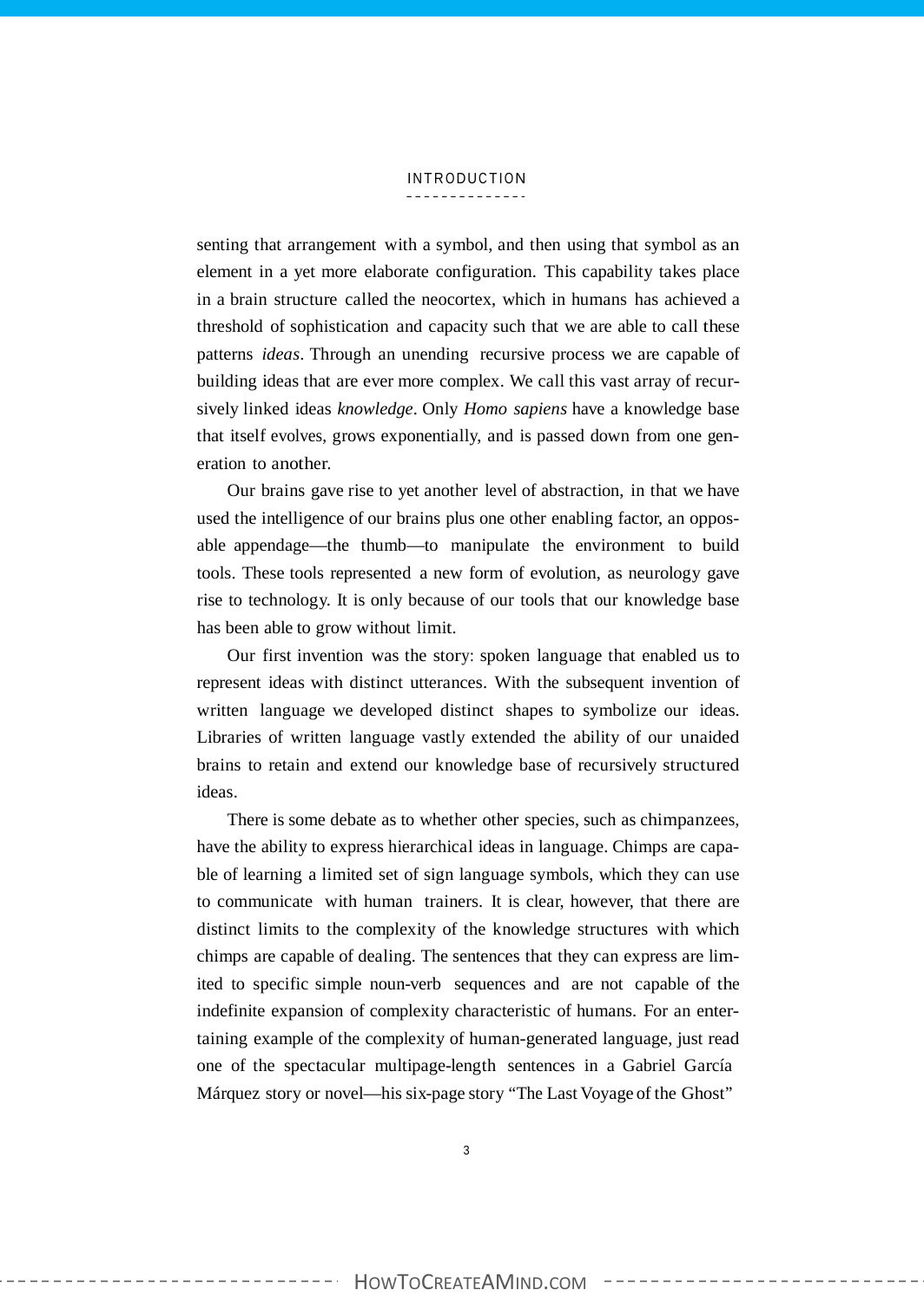is a single sentence and works quite well in both Spanish and the English translation. 1

The primary idea in my three previous books on technology (*The Age of Intelligent Machines,* written in the 1980s and published in 1989; *The Age of Spiritual Machines,* written in the mid- to late 1990s and published in 1999; and *The Singularity Is Near*, written in the early 2000s and published in 2005) is that an evolutionary process inherently accelerates (as a result of its increasing levels of abstraction) and that its products grow exponentially in complexity and capability. I call this phenomenon the law of accelerating returns (LOAR), and it pertains to both biological and technological evolution. The most dramatic example of the LOAR is the remarkably predictable exponential growth in the capacity and price/performance of information technologies. The evolutionary process of technology led invariably to the computer, which has in turn enabled a vast expansion of our knowledge base, permitting extensive links from one area of knowledge to another. The Web is itself a powerful and apt example of the ability of a hierarchical system to encompass a vast array of knowledge while preserving its inherent structure. The world itself is inherently hierarchical trees contain branches; branches contain leaves; leaves contain veins. Buildings contain floors; floors contain rooms; rooms contain doorways, windows, walls, and floors.

We have also developed tools that are now enabling us to understand our own biology in precise information terms. We are rapidly reverseengineering the information processes that underlie biology, including that of our brains. We now possess the object code of life in the form of the human genome, an achievement that was itself an outstanding example of exponential growth, in that the amount of genetic data the world has sequenced has approximately doubled every year for the past twenty years.<sup>2</sup> We now have the ability to simulate on computers how sequences of base pairs give rise to sequences of amino acids that fold up into threedimensional proteins, from which all of biology is constructed. The complexity of proteins for which we can simulate protein folding has been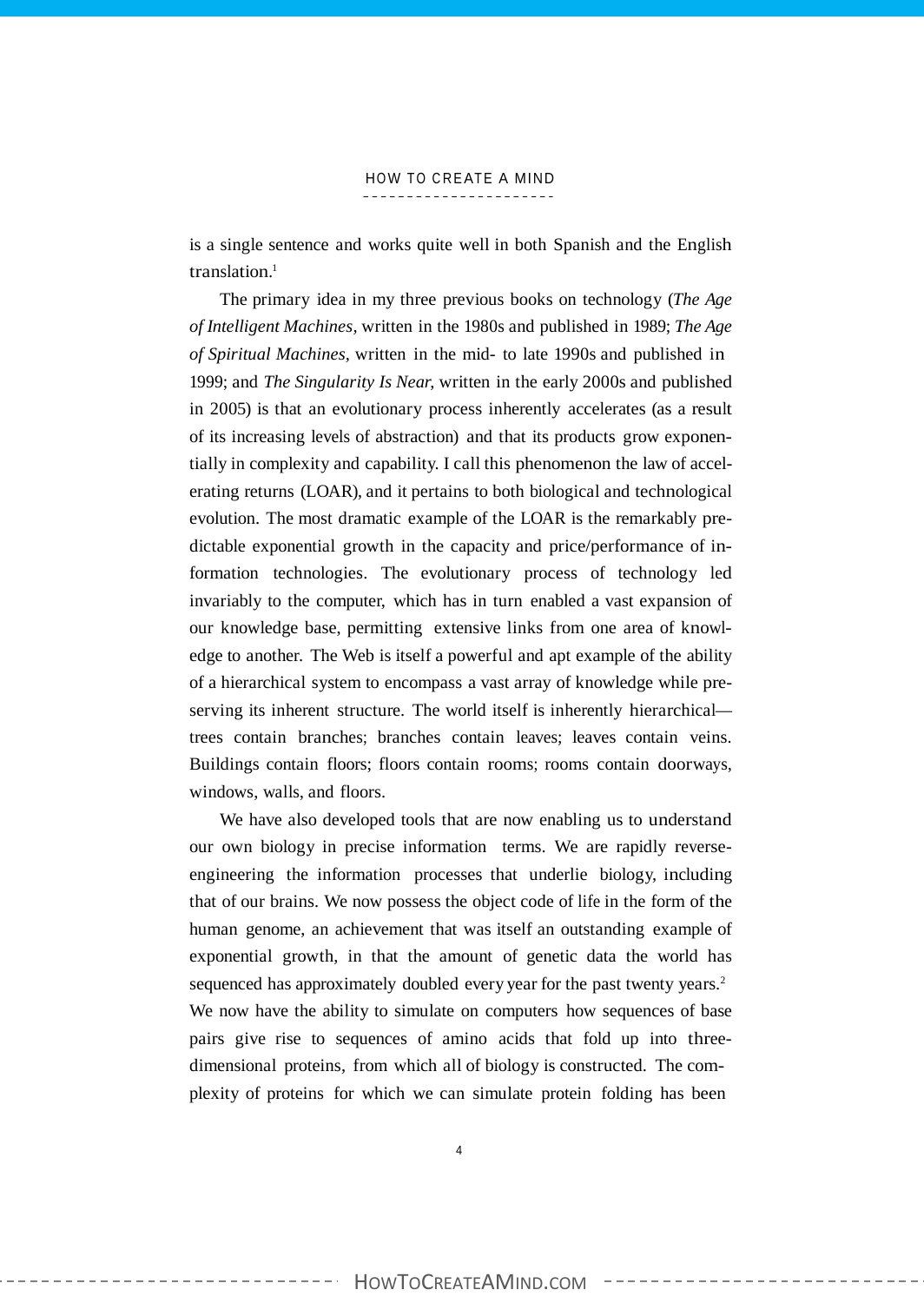steadily increasing as computational resources continue to grow exponentially. <sup>3</sup> We can also simulate how proteins interact with one another in an intricate three-dimensional dance of atomic forces. Our growing understanding of biology is one important facet of discovering the intelligent secrets that evolution has bestowed on us and then using these biologically inspired paradigms to create ever more intelligent technology.

There is now a grand project under way involving many thousands of scientists and engineers working to understand the best example we have of an intelligent process: the human brain. It is arguably the most important effort in the history of the human-machine civilization. In *The Singularity Is Near* I made the case that one corollary of the law of accelerating returns is that other intelligent species are likely not to exist. To summarize the argument, if they existed we would have noticed them, given the relatively brief time that elapses between a civilization's possessing crude technology (consider that in 1850 the fastest way to send nationwide information was the Pony Express) to its possessing technology that can transcend its own planet. 4 From this perspective, reverse-engineering the human brain may be regarded as the most important project in the universe.

The goal of the project is to understand precisely how the human brain works, and then to use these revealed methods to better understand ourselves, to fix the brain when needed, and—most relevant to the subject of this book—to create even more intelligent machines. Keep in mind that greatly amplifying a natural phenomenon is precisely what engineering is capable of doing. As an example, consider the rather subtle phenomenon of Bernoulli's principle, which states that there is slightly less air pressure over a moving curved surface than over a moving flat one. The mathematics of how Bernoulli's principle produces wing lift is still not yet fully settled among scientists, yet engineering has taken this delicate insight, focused its powers, and created the entire world of aviation.

In this book I present a thesis I call the pattern recognition theory of mind (PRTM), which, I argue, describes the basic algorithm of the

5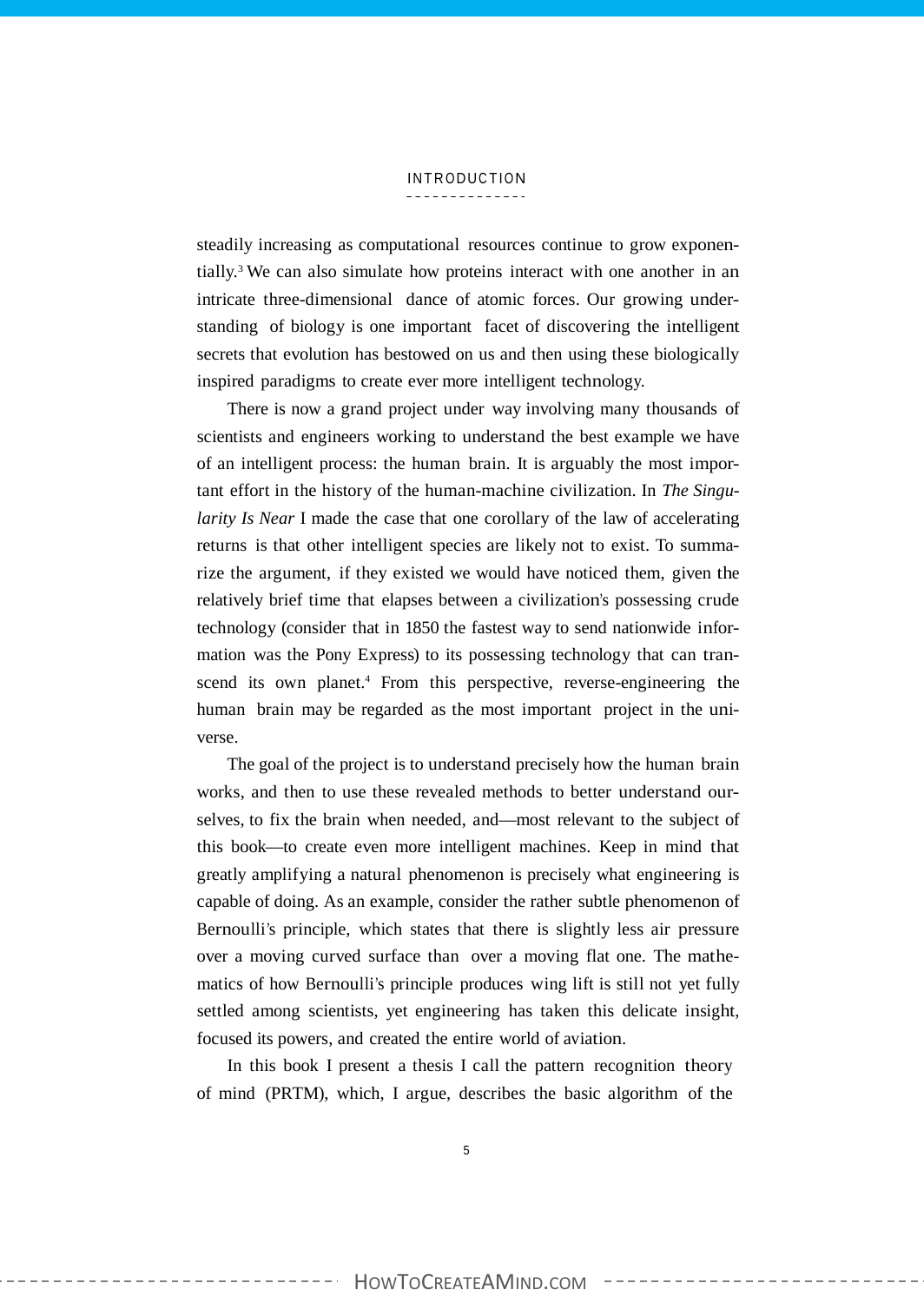neocortex (the region of the brain responsible for perception, memory, and critical thinking). In the chapters ahead I describe how recent neuroscience research, as well as our own thought experiments, leads to the inescapable conclusion that this method is used consistently across the neocortex. The implication of the PRTM combined with the LOAR is that we will be able to engineer these principles to vastly extend the powers of our own intelligence.

Indeed this process is already well under way. There are hundreds of tasks and activities formerly the sole province of human intelligence that can now be conducted by computers, usually with greater precision and at a vastly greater scale. Every time you send an e-mail or connect a cell phone call, intelligent algorithms optimally route the information. Obtain an electrocardiogram, and it comes back with a computer diagnosis that rivals that of doctors. The same is true for blood cell images. Intelligent algorithms automatically detect credit card fraud, fly and land airplanes, guide intelligent weapons systems, help design products with intelligent computeraided design, keep track of just-in-time inventory levels, assemble products in robotic factories, and play games such as chess and even the subtle game of Go at master levels.

Millions of people witnessed the IBM computer named Watson play the natural-language game of *Jeopardy!* and obtain a higher score than the best two human players in the world combined. It should be noted that not only did Watson read and "understand" the subtle language in the *Jeopardy!* query (which includes such phenomena as puns and metaphors), but it obtained the knowledge it needed to come up with a response from understanding hundreds of millions of pages of natural-language documents including Wikipedia and other encyclopedias on its own. It needed to master virtually every area of human intellectual endeavor, including history, science, literature, the arts, culture, and more. IBM is now working with Nuance Speech Technologies (formerly Kurzweil Computer Products, my first company) on a new version of Watson that will read medical literature (essentially all medical journals and leading medical blogs) to become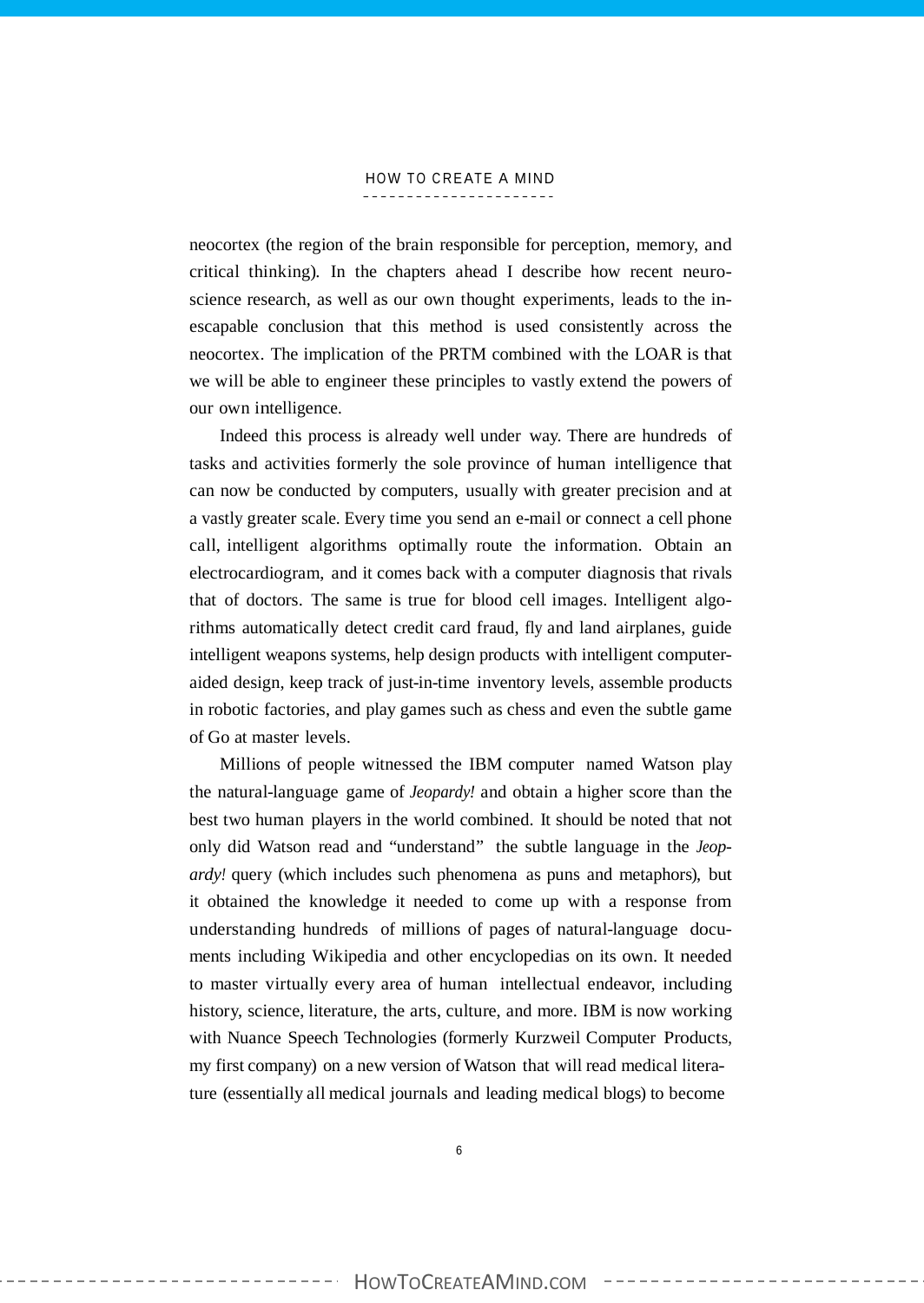a master diagnostician and medical consultant, using Nuance's clinical language–understanding technologies. Some observers have argued that Watson does not really "understand" the *Jeopardy!* queries or the encyclopedias it has read because it is just engaging in "statistical analysis." A key point I will describe here is that the mathematical techniques that have evolved in the field of artificial intelligence (such as those used in Watson and Siri, the iPhone assistant) are mathematically very similar to the methods that biology evolved in the form of the neocortex. If understanding language and other phenomena through statistical analysis does not count as true understanding, then humans have no understanding either.

Watson's ability to intelligently master the knowledge in naturallanguage documents is coming to a search engine near you, and soon. People are already talking to their phones in natural language (via Siri, for example, which was also contributed to by Nuance). These naturallanguage assistants will rapidly become more intelligent as they utilize more of the Watson-like methods and as Watson itself continues to improve.

The Google self-driving cars have logged 200,000 miles in the busy cities and towns of California (a figure that will undoubtedly be much higher by the time this book hits the real and virtual shelves). There are many other examples of artificial intelligence in today's world, and a great deal more on the horizon.

As further examples of the LOAR, the spatial resolution of brain scanning and the amount of data we are gathering on the brain are doubling every year. We are also demonstrating that we can turn this data into working models and simulations of brain regions. We have succeeded in reverse-engineering key functions of the auditory cortex, where we process information about sound; the visual cortex, where we process information from our sight; and the cerebellum, where we do a portion of our skill formation (such as catching a fly ball).

The cutting edge of the project to understand, model, and simulate the human brain is to reverse-engineer the cerebral neocortex, where we do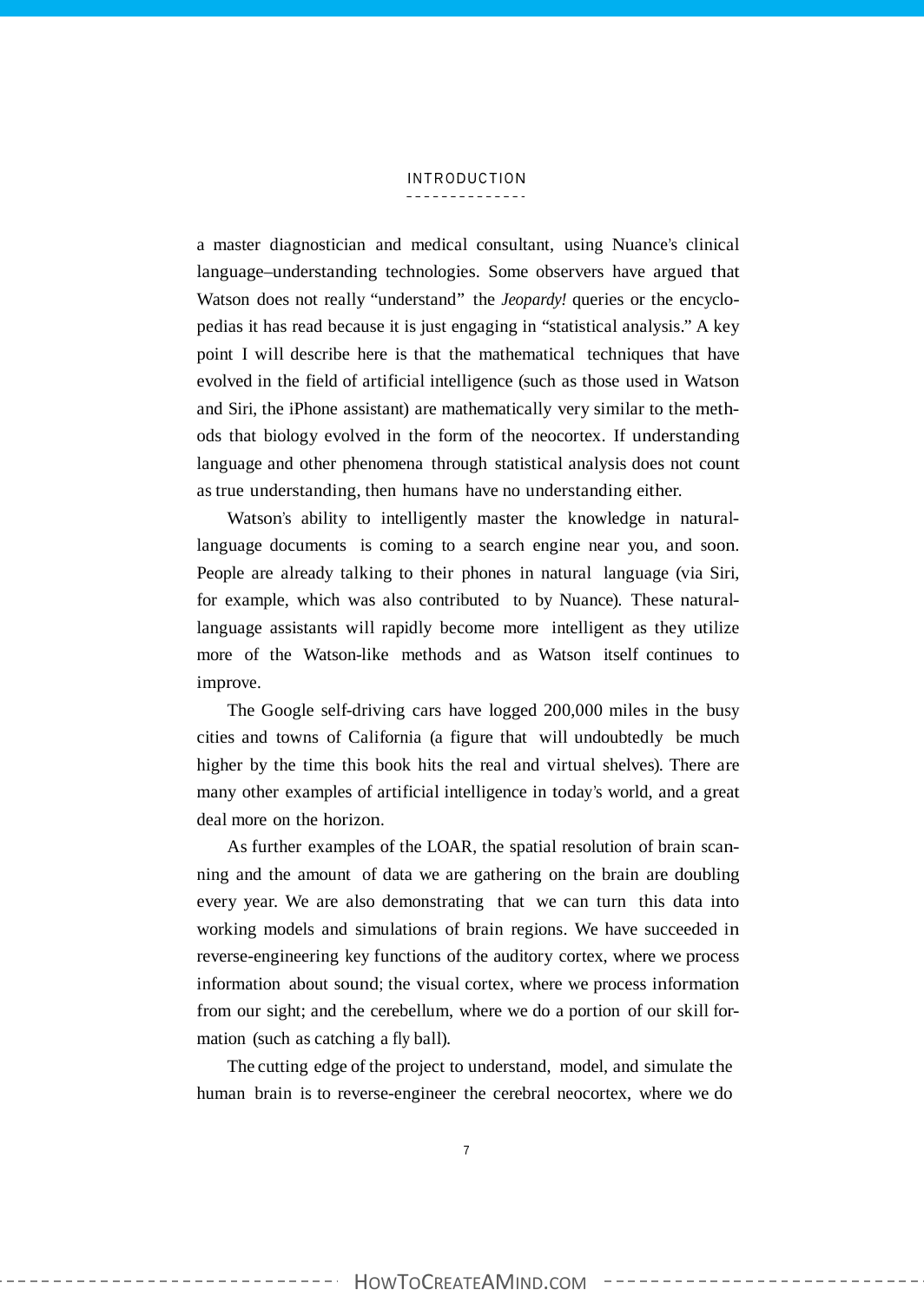our recursive hierarchical thinking. The cerebral cortex, which accounts for 80 percent of the human brain, is composed of a highly repetitive structure, allowing humans to create arbitrarily complex structures of ideas.

In the pattern recognition theory of mind, I describe a model of how the human brain achieves this critical capability using a very clever structure designed by biological evolution. There are details in this cortical mechanism that we do not yet fully understand, but we know enough about the functions it needs to perform that we can nonetheless design algorithms that accomplish the same purpose. By beginning to understand the neocortex, we are now in a position to greatly amplify its powers, just as the world of aviation has vastly amplified the powers of Bernoulli's principle. The operating principle of the neocortex is arguably the most important idea in the world, as it is capable of representing all knowledge and skills as well as creating new knowledge. It is the neocortex, after all, that has been responsible for every novel, every song, every painting, every scientific discovery, and the multifarious other products of human thought.

There is a great need in the field of neuroscience for a theory that ties together the extremely disparate and extensive observations that are being reported on a daily basis. A unified theory is a crucial requirement in every major area of science. In chapter 1 I'll describe how two daydreamers unified biology and physics, fields that had previously seemed hopelessly disordered and varied, and then address how such a theory can be applied to the landscape of the brain.

Today we often encounter great celebrations of the complexity of the human brain. Google returns some 30 million links for a search request for quotations on that topic. (It is impossible to translate this into the number of actual quotations it is returning, however, as some of the Web sites linked have multiple quotes, and some have none.) James D. Watson himself wrote in 1992 that "the brain is the last and grandest biological frontier, the most complex thing we have yet discovered in our universe." He goes on to explain why he believes that "it contains hundreds of billions of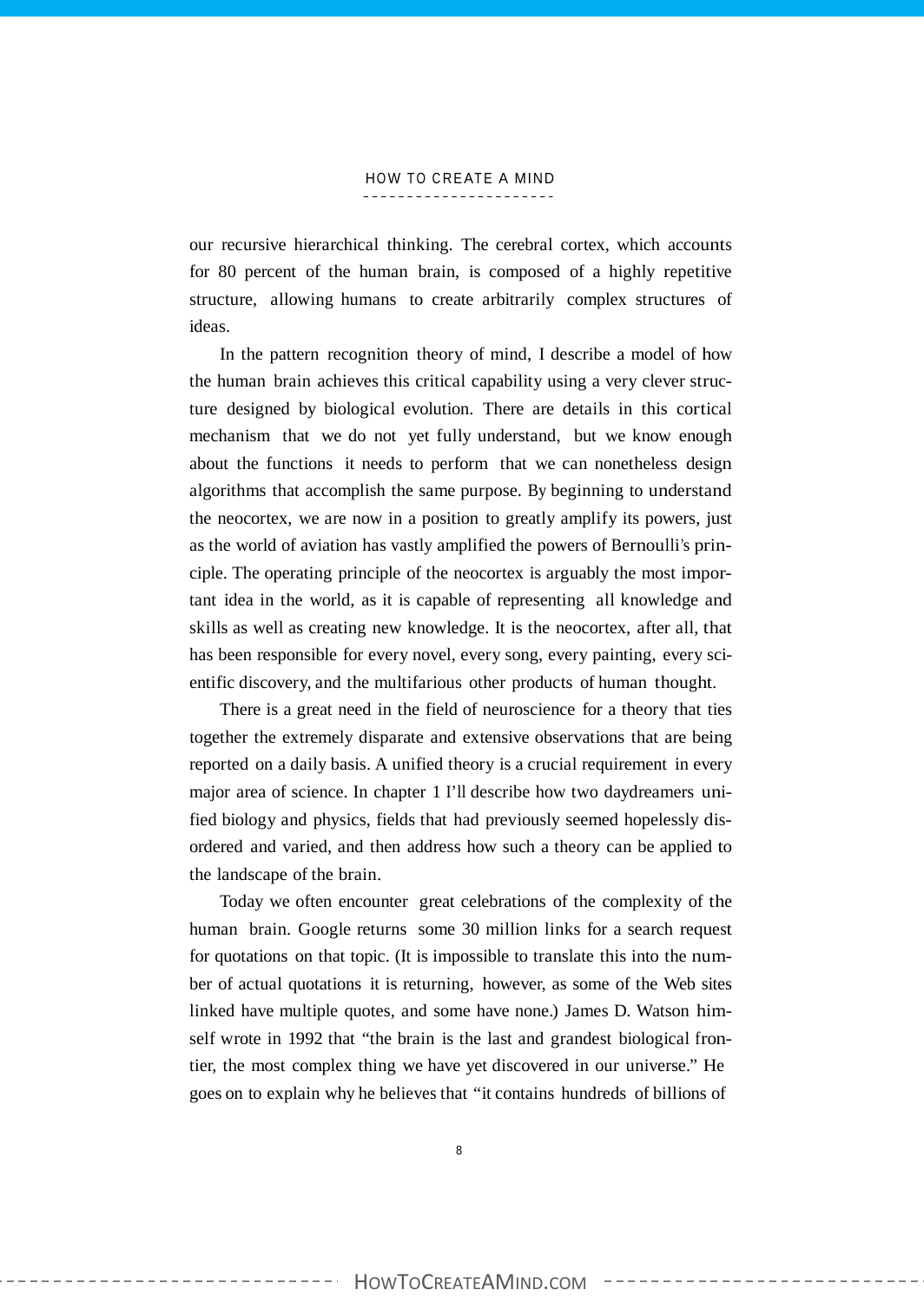cells interlinked through trillions of connections. The brain boggles the mind."<sup>5</sup>

I agree with Watson's sentiment about the brain's being the grandest biological frontier, but the fact that it contains many billions of cells and trillions of connections does not necessarily make its primary method complex if we can identify readily understandable (and re-creatable) patterns in those cells and connections, especially massively redundant ones.

Let's think about what it means to be complex. We might ask, is a forest complex? The answer depends on the perspective you choose to take. You could note that there are many thousands of trees in the forest and that each one is different. You could then go on to note that each tree has thousands of branches and that each branch is completely different. Then you could proceed to describe the convoluted vagaries of a single branch. Your conclusion might be that the forest has a complexity beyond our wildest imagination.

But such an approach would literally be a failure to see the forest for the trees. Certainly there is a great deal of fractal variation among trees and branches, but to correctly understand the principles of a forest you would do better to start by identifying the distinct patterns of redundancy with stochastic (that is, random) variation that are found there. It would be fair to say that the concept of a forest is simpler than the concept of a tree.

Thus it is with the brain, which has a similar enormous redundancy, especially in the neocortex. As I will describe in this book, it would be fair to say that there is more complexity in a single neuron than in the overall structure of the neocortex.

My goal in this book is definitely not to add another quotation to the millions that already exist attesting to how complex the brain is, but rather to impress you with the power of its simplicity. I will do so by describing how a basic ingenious mechanism for recognizing, remembering, and predicting a pattern, repeated in the neocortex hundreds of millions of times, accounts for the great diversity of our thinking. Just as an astonishing diversity of organisms arises from the different combinations of the values

9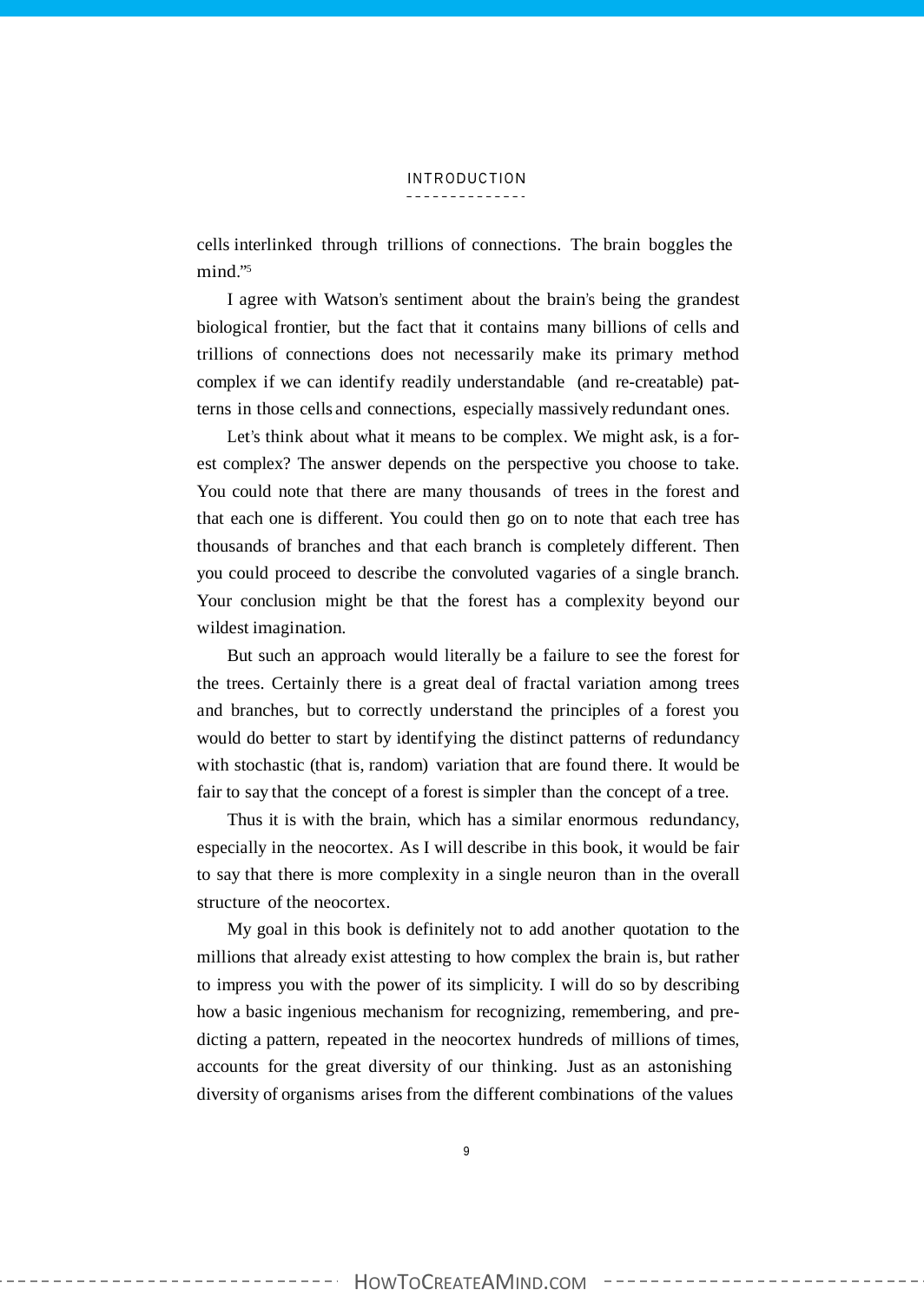of the genetic code found in nuclear and mitochondrial DNA, so too does an astounding array of ideas, thoughts, and skills form based on the values of the patterns (of connections and synaptic strengths) found in and between our neocortical pattern recognizers. As MIT neuroscientist Sebastian Seung says, "Identity lies not in our genes, but in the connections between our brain cells."6

We need to distinguish between true complexity of design and apparent complexity. Consider the famous Mandelbrot set, the image of which has long been a symbol of complexity. To appreciate its apparent complication, it is useful to zoom in on its image (which you can access via the links in this endnote). 7 There is endless intricacy within intricacy, and they are always different. Yet the design—the formula—for the Mandelbrot set couldn't be simpler. It is six characters long:  $Z = Z^2 + C$ , in which *Z* is a "complex" number (meaning a pair of numbers) and *C* is a constant. It is



One view of the display of the Mandelbrot set, a simple formula that is iteratively applied. As one zooms in on the display, the images constantly change in apparently complex ways.